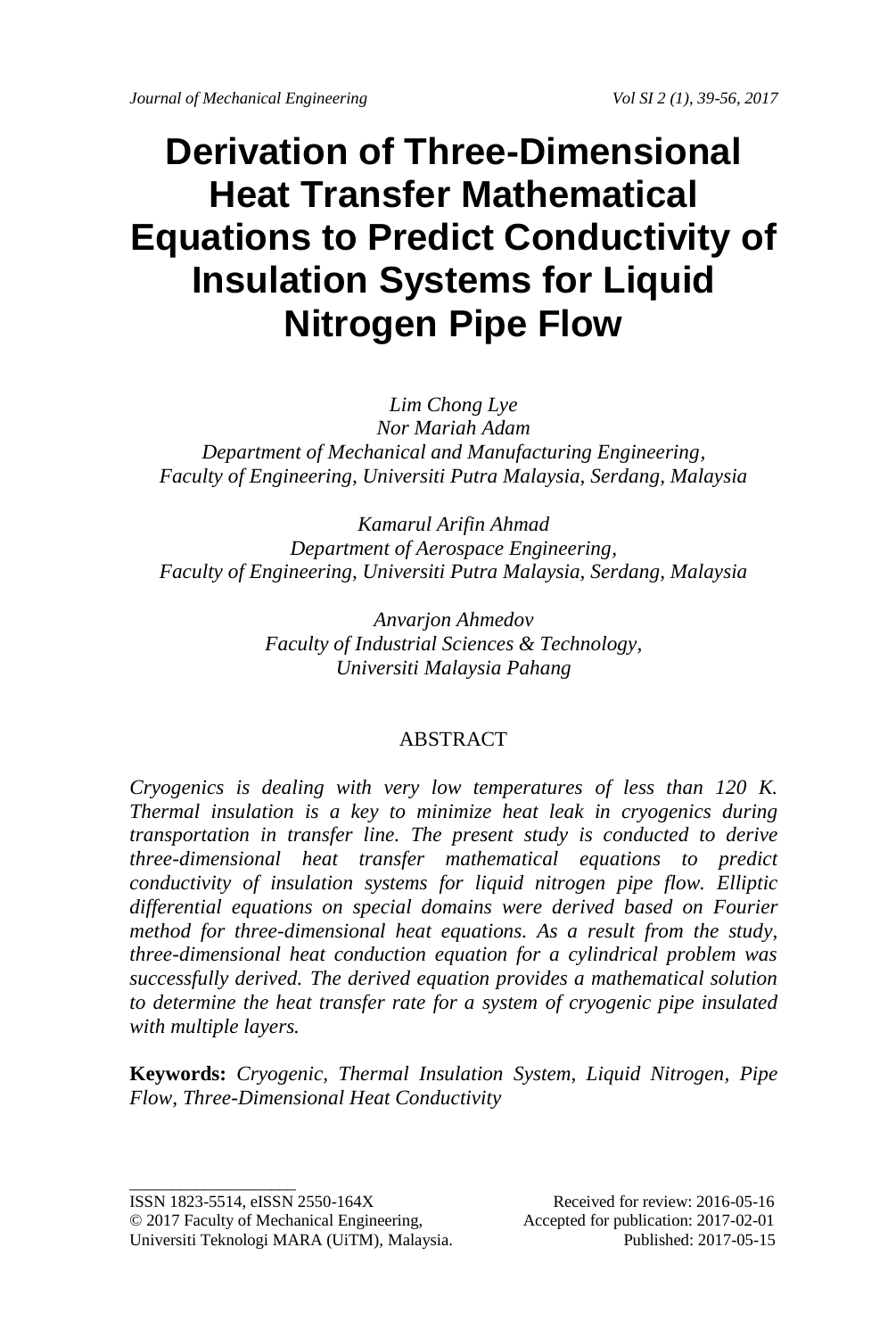## **Introduction**

Cryogenics is a branch of physics dealing with the production and effects of very low temperatures of less than 120 K (−153 °C) [1], although this historical summary does not adhere to a strict 120 K definition [2]. Applications of cryogenic can be found in variety of fields such as physics, chemistry, biology, medicine, engineering and industry. Cryogenic technology gained widespread recognition during the 1960s with emphasis on cryogenic techniques, cooling system installation configurations, and applications [3].

Thermal insulation is a key to minimize heat leak in cryogenics during transportation of transfer line, which is extremely important in cryogenics that deal with very low temperature apparatuses and experiments. Heat leak in cryogenic insulated transfer line that caused temperature raise is a big concern. Efficient thermal insulation determines the cost effectiveness in cryogenics transfer line. Hence, effective thermal insulation is required to minimize heat leak.

The most important advancement in cryogenic insulation over the past 50 years has been the development of multilayer insulation (MLI) [4]. Based on the study done by Chorowski and Polinski [5], the most efficient and best matched to cryogenic conditions is a multilayer vacuum insulation (MLI). Designing an effective thermal insulation for cryogenic transfer line is a complex study. Studies on cryogenic transfer lines have regained importance in recent times with the growth of large-scale applications of superconductivity and the needs of space programmes [6, 7].

#### **Liquid nitrogen**

Liquid nitrogen (LN2) is obtained from air in large liquefaction and separation plants. LN2 is a cheap and safe source of cold that is able to maintain temperatures far below the freezing point of water. LN2 is commonly used in the pre-cooling of cryogenic equipment due to its high latent heat of evaporation [8].

LN2 boils at 77 K (−196 °C) and freezes at 63 K (−210 °C). To maintain LN2 in the liquefied form is difficult as there is a continuous boil off due to heat in leaks, especially in the ambient temperature (300 K) that is relatively high compared to LN2 boiling temperature (77 K). The liquid nitrogen boils off continuously due to various modes of heat transfer. LN2 is a very efficient coolant but limited by the Leidenfrost effect. LN2 is a compact and readily transported source of nitrogen gas without pressurization. LN2 is a fairly inert gas medium and has unique properties that makes it the most ideal space simulation chamber with cold drawing of stainless steel used in specific industrial and scientific research applications [3].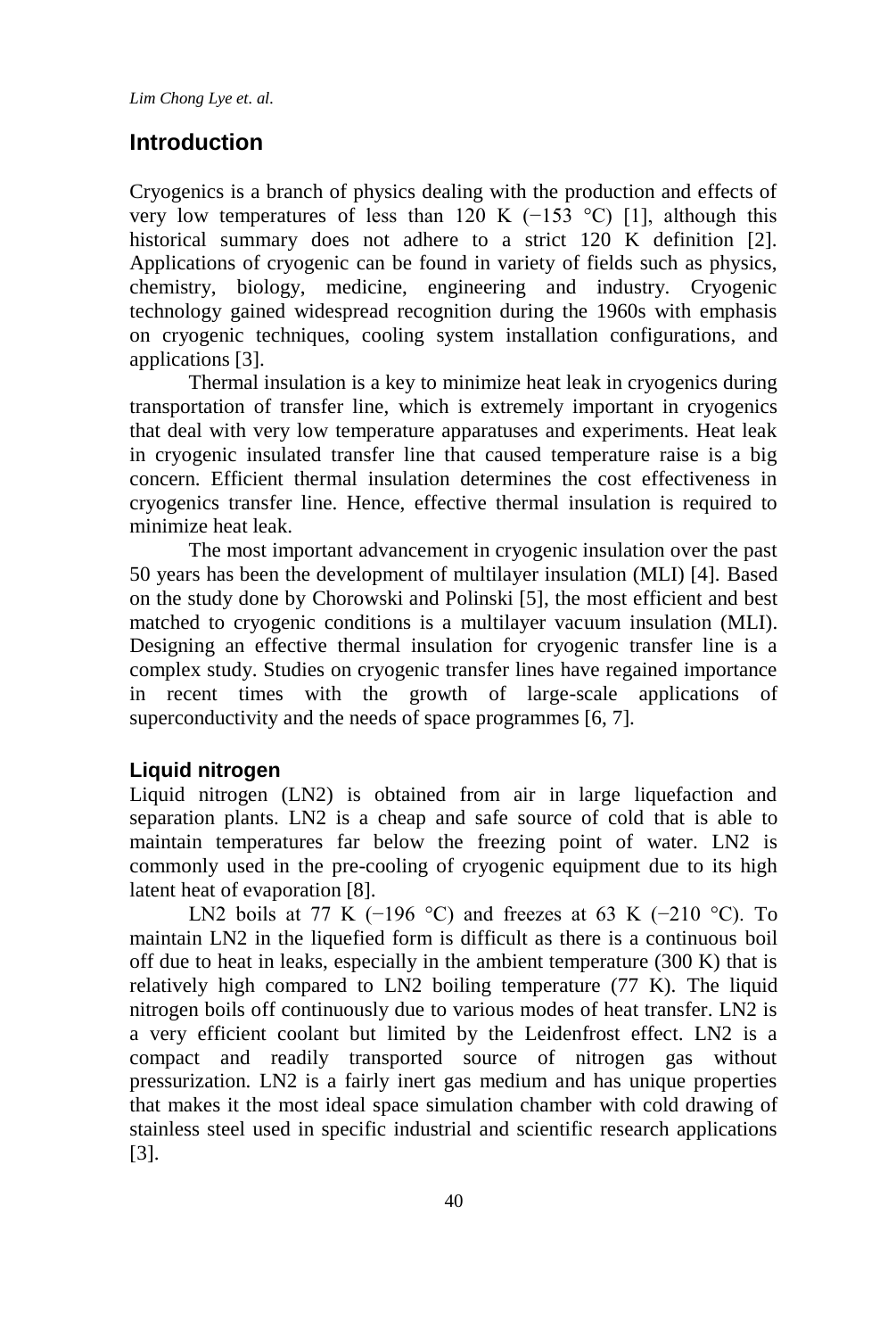### **Heat transfer in cryogenic**

The heat transfer processes in cryogenics are basically the same for any engineering temperature range. According to T.M. Flynn [9], heat transfer at low temperatures is governed by the same three mechanisms present at ambient and elevated temperatures: conduction, convection, and radiation. Therefore, all the general equations are appropriate for low-temperature applications as long as they are adjusted for the property changes in both materials and fluids [9].

According to Jha A.R. [3], cryogenic heat transfer depends on the operating parameters, flow pipe cross-sectional geometry (circular or rectangular or square), and fluid flow types such as laminar, turbulent, or transient. Heat transfer properties for a linear flow are quite different from those for a turbulent flow or transient flow. Under the turbulent flow environment, the flow will be treated as a non-homogenous flow; therefore, nonlinear flow equations will be involved in the thermal analysis of heat exchangers [3]. The rotation of the tube carrying the fluid does not affect the laminar flow resistance once the established cooling flow exists. However, under the turbulent flow conditions, flow resistance undergoes radical change [3].

Figure 1 shows the typical design of vacuum insulated pipe (VIP) recommended by the industry partner, Cryogas Tech [10]. The outer pipe temperature is equivalent to the ambient temperature, 300 K (27˚C) and the inner pipe temperature is equivalent to the liquid nitrogen temperature, 77 K (-196˚C). Since there is temperature difference between outer pipe and inner pipe, the heat transfer is in the direction of decreasing temperature which is from outer pipe to inner pipe. This means the heat flows into the pipe containing cryogenic fluid.



Figure 1: Typical Design of Vacuum Insulated Pipe (VIP) [10]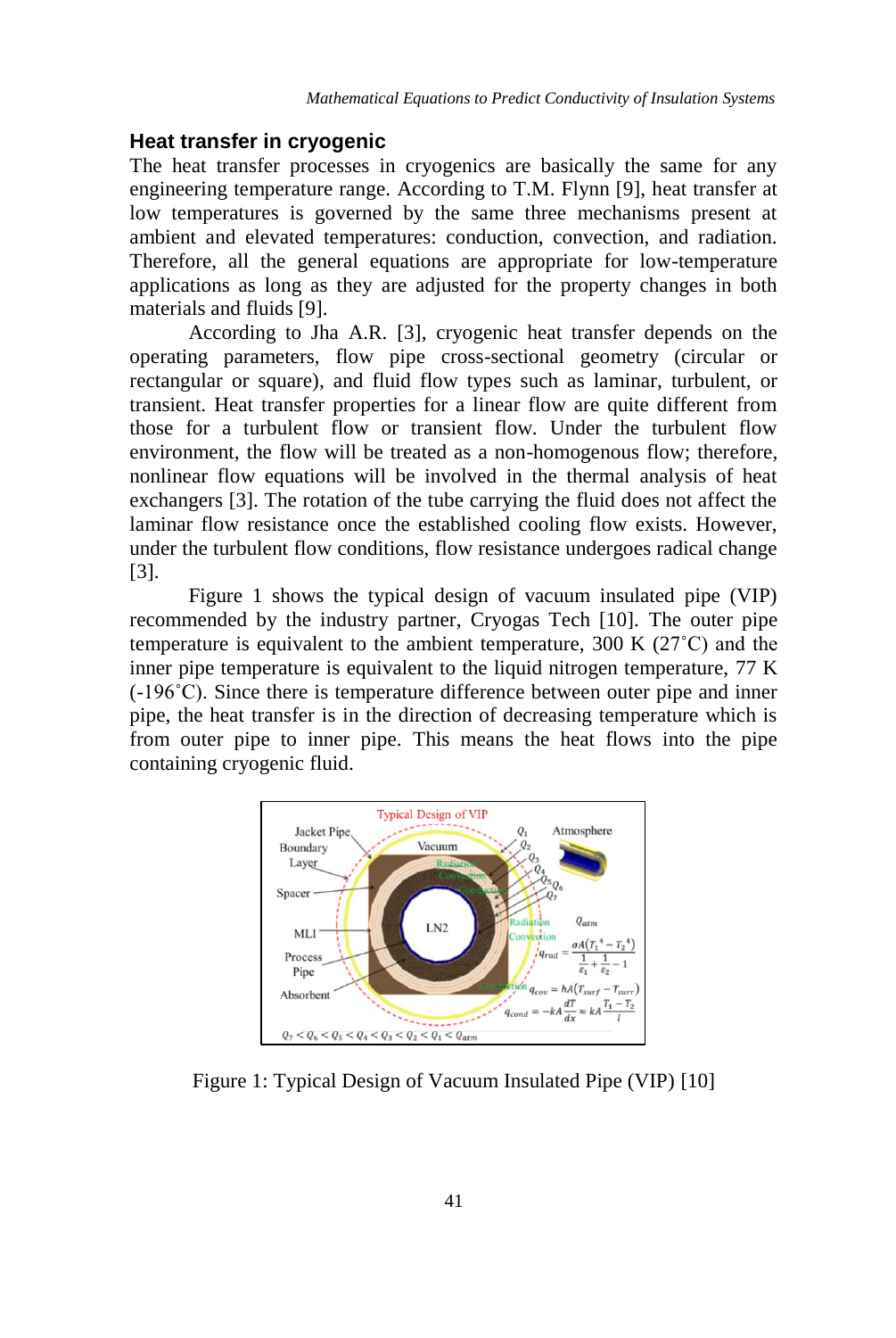Concept of the heat flows into the pipe containing cryogenic fluid

Heat transfer (or heat) is thermal energy in transit due to a spatial temperature difference [11]. According to the second law of thermodynamics, heat flows from high temperature to lower temperature objects. If these objects are not thermal insulated and they are in proximity, heat flows between them can only be slowed instead of being stopped.

The Second Law of Thermodynamics states that "in all energy exchanges, if no energy enters or leaves the system, the potential energy of the state will always be less than that of the initial state." This is also commonly referred to as entropy.

Temperature and heat flow represents thermal energy available and movement of thermal energy from place to place respectively. Temperature and heat flow are the two things concerned with the discipline of heat transfer.

Heat transfer mechanisms can be grouped into conduction, convection, radiation or any combination of these. Heat conduction or thermal conduction is the transfer of energy from the more energetic (higher temperature) to the less energetic particles (lower temperature) of a substance due to interactions between the particles [11]. Based on Fourier Law of heat conduction, when there exists a temperature gradient within a body, heat energy will flow from the region of high temperature to the region of low temperature. This phenomenon is known as conduction heat transfer and is described by Fourier's Law (named after the French physicist Joseph Fourier). According to Fourier Law of heat conduction, thermal conductivity  $(k)$  is the property of a material that indicates its ability to conduct heat and it appears primarily in Fourier's Law for heat conduction.

## Thermal resistance circuits in series and parallel for the thermal insulated cryogenic flow

For one-dimensional problem, where the temperature variation is the only variable (example, along the *x*-coordinate direction), Fourier's Law of heat conduction is simplified to the scalar equations as [9, 11, 12]:-

$$
q'' = -k \frac{\partial T}{\partial x} \tag{1}
$$

$$
q = -kA \frac{\partial T}{\partial x} \tag{2}
$$

where the heat flux,  $q''$ , dependent to the given temperature profile,  $T$ , and thermal conductivity,  $k$ . The negative sign is to indicate the heat flows down the temperature gradient.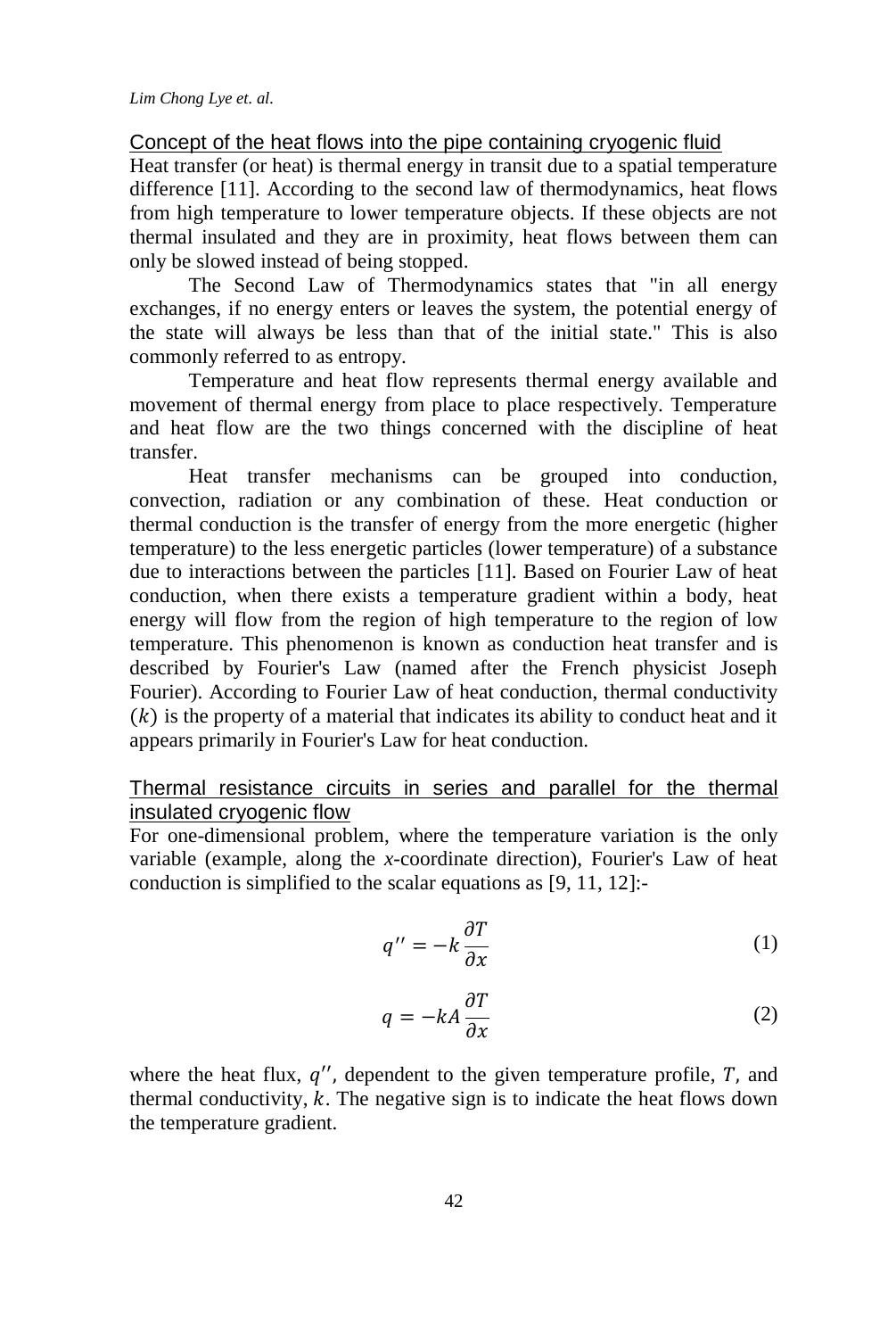From Equation  $(2)$ ,  $q$  represents the heat flow through a defined crosssectional area  $A$ , measured in watts:-

$$
q = \int\limits_A q'' dA \tag{3}
$$

Integrating the one-dimensional heat flow equation through a material's thickness  $\Delta x$  gives: -

$$
q = \frac{kA}{\Delta x}(T_1 - T_2) \tag{4}
$$

where  $T_1$  and  $T_2$  are the temperatures at the two boundaries.

Figure 2 shows the side view and front view of typical design of vacuum insulated pipe for the present study.



(a) Side View



(b) Front View (Cross Sectional View)

Figure 2: Side View and Front View of Typical Design of Vacuum Insulated Pipe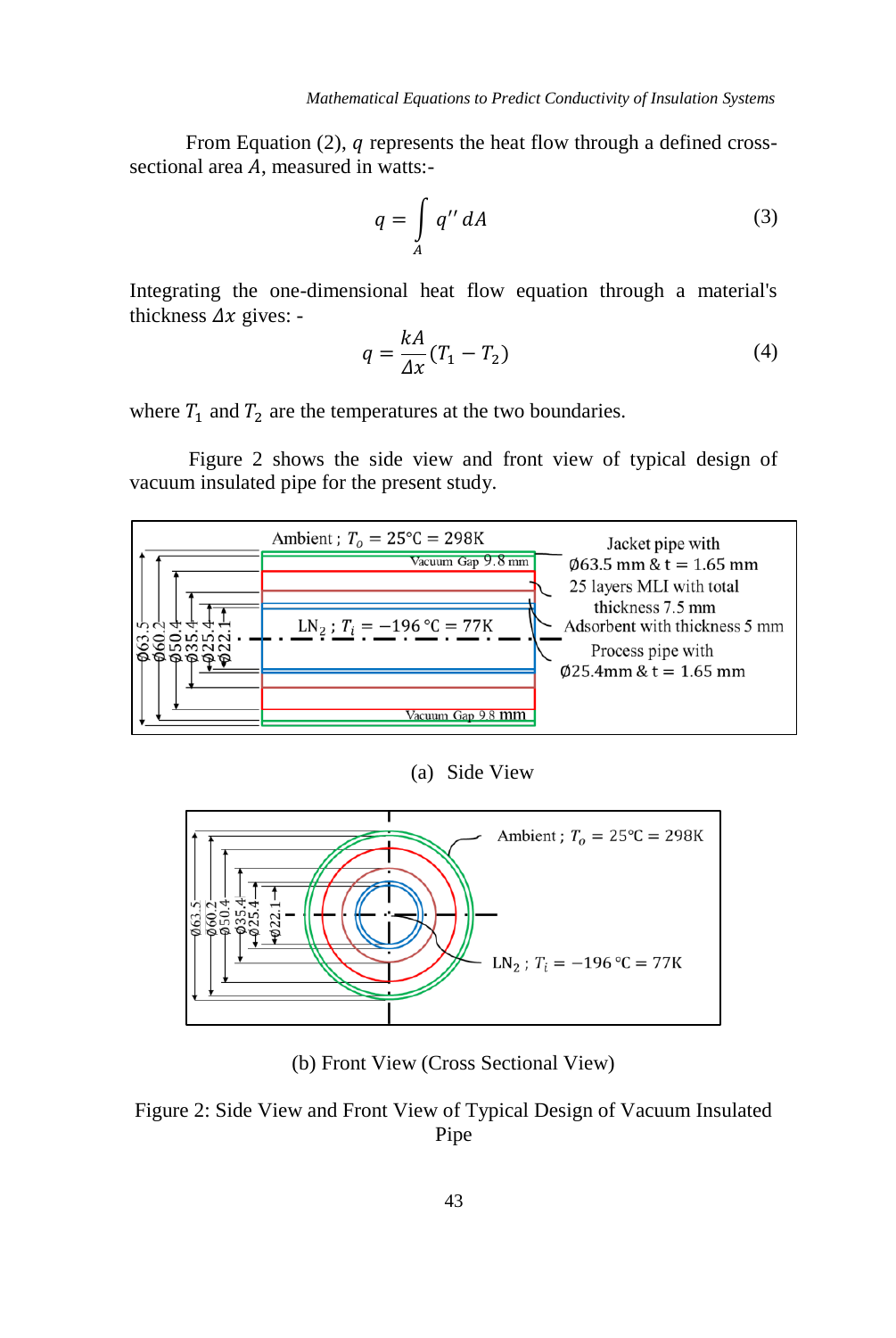Treatment of heat transfers analogous to electrical circuit

An analogy exists between the thermal resistance in a thermal circuit and electrical resistance in an electrical circuit [11]. Equivalent thermal circuit for composite slab or cylindrical shell system may be characterized by series– parallel configurations to determine the equivalent thermal conductivity for the system.

Figure 3 shows the electrical circuit or thermal resistance schematic of the insulation systems. The thermal resistances are connected in series from layer to layer of the insulation systems.



Figure 3: Thermal resistance schematic of the insulation systems

# **Mathematical Equation Result**

#### **Three-dimensional heat conduction**

For one-dimensional problem, Fourier's Law of heat conduction is simplified to the scalar equations as Equation (1) and (2). For three-dimensional problem in Cartesian coordination  $(x, y, z)$  with temperature,  $T(x, y, z)$ , the conduction heat flux vector will be [9, 11, 12]:

$$
q'' = -k\frac{\partial T}{\partial x}\dot{i} - k\frac{\partial T}{\partial y}\dot{j} - k\frac{\partial T}{\partial z}k\tag{5}
$$

where: 
$$
q''_x = -k \frac{\partial T}{\partial x}
$$
;  $q''_y = -k \frac{\partial T}{\partial y}$ ;  $q''_z = -k \frac{\partial T}{\partial z}$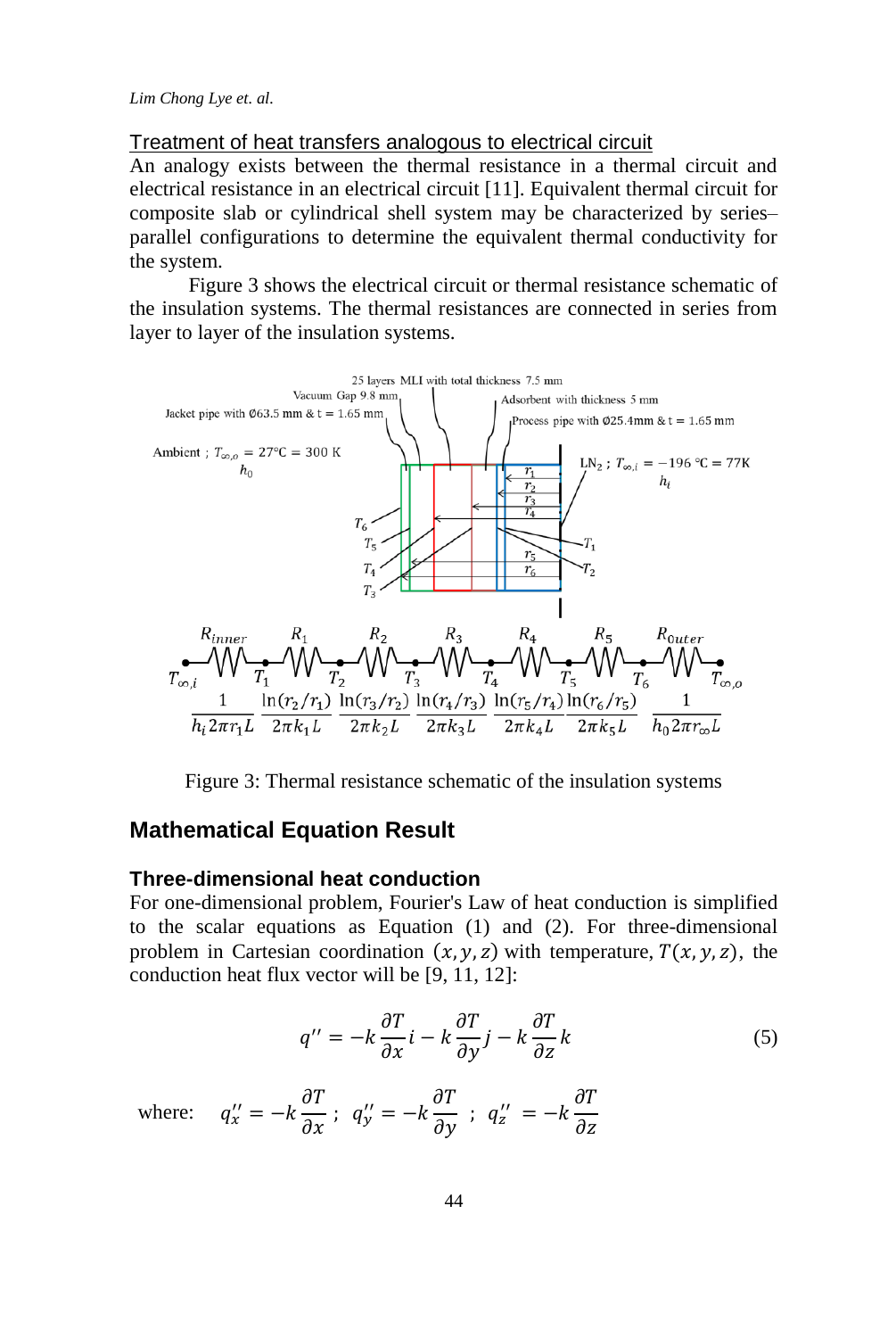

Figure 5: Cylindrical coordination systems



Figure 6: Spherical coordination systems

For three-dimensional problem in cylindrical coordination  $(r, \emptyset, z)$  with temperature,  $T(r, \emptyset, z)$ , the conduction heat flux vector will be:

$$
q'' = -k\frac{\partial T}{\partial r}\mathbf{i} - k\frac{\partial T}{r\partial \phi}\mathbf{j} - k\frac{\partial T}{\partial z}k\tag{6}
$$

where:  $\sigma_r'' = -k \frac{\partial T}{\partial r}$ ;  $q_\phi'' = -k \frac{\partial T}{r \partial q}$  $\frac{\partial T}{\partial \phi}$  ;  $q_z'' = -k \frac{\partial T}{\partial z}$  $\partial z$ 

For 3-dimensional problem in spherical coordination  $(r, \emptyset, \theta)$  with temperature,  $T(r, \emptyset, \theta)$ , the conduction heat flux vector will be:

$$
q'' = -k\frac{\partial T}{\partial r}\dot{i} - k\frac{\partial T}{r\partial \theta}\dot{j} - k\frac{\partial T}{r\sin\theta\,\partial\phi}k\tag{7}
$$

where:  $q''_r = -k \frac{\partial T}{\partial r}$ ;  $q''_\theta = -k \frac{\partial T}{r \partial \theta}$ ;  $q''_\phi = -k \frac{\partial T}{r \sin \theta}$ r sin θ дØ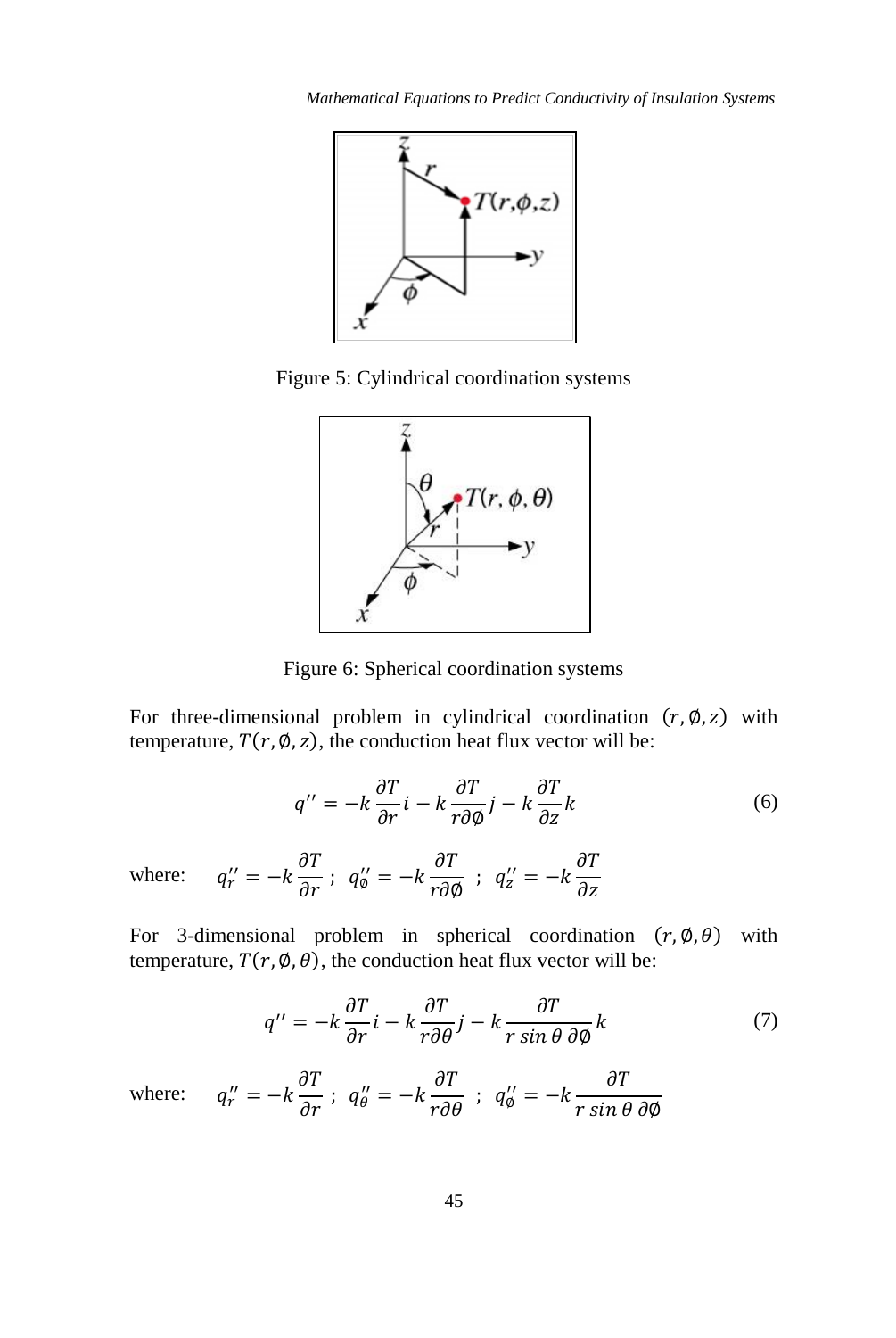As shown in Figure 7, three-dimensional problem in cylindrical coordination  $(r, \emptyset, z)$  with temperature,  $T(r, \emptyset, z)$  are proposed to be used for the present study.



Figure 7: Cylindrical coordination systems proposed for the present study

#### **Three-dimensional heat equation**

By letting  $u(x, y, z, t)$  as the temperature at a point  $(x, y, z)$  and instant time  $t$ , the differential equation as heat equation will be:

$$
\frac{\partial u}{\partial t} = c^2 \nabla^2 u = c^2 \left( \frac{\partial^2 u}{\partial x^2} + \frac{\partial^2 u}{\partial y^2} + \frac{\partial^2 u}{\partial z^2} \right)
$$
(8)

where the constant  $c^2 = k/(\sigma \rho)$  is thermal diffusivity, k is the thermal conductivity,  $\sigma$  is the specific heat, and  $\rho$  is the density of the material.

Let the initial condition as  $u(x, y, z, 0) = f(x, y, z)$ , where  $f(x, y, z)$  is the initial temperature distribution.

For the cylindrical problem,  $S = \{x^2 + y^2 \le r^2 : 0 \le z \le Z_0\}$  with boundary curves  $\Gamma = \Gamma_1 \cup \Gamma_2 \cup \Gamma_3$ . (describe the boundary  $\Gamma_1$ ,  $\Gamma_2$  and  $\Gamma_3$ . For example  $\Gamma_1 = \{ (x, y, z) : x^2 + y^2 = r^2, 0 \le z \le Z_0 \}, \Gamma_2 = \{ (x, y, z) : x^2 + y^2 \} \quad r^2, z =$ 0},  $\Gamma_3 = \{ (x, y, z) : x^2 + y^2 \le r^2, z = Z_0 \},$ 

The boundary conditions as  $u|_{r_i} = g_i(x, y, z)$ ; for  $i = 1, 2, 3$ . We define

$$
g(x, y, z) = \begin{cases} g_1(x, y, z), & (x, y, z) \in \Gamma_1; \\ g_2(x, y, z), & (x, y, z) \in \Gamma_2; \\ g_3(x, y, z), & (x, y, z) \in \Gamma_3. \end{cases}
$$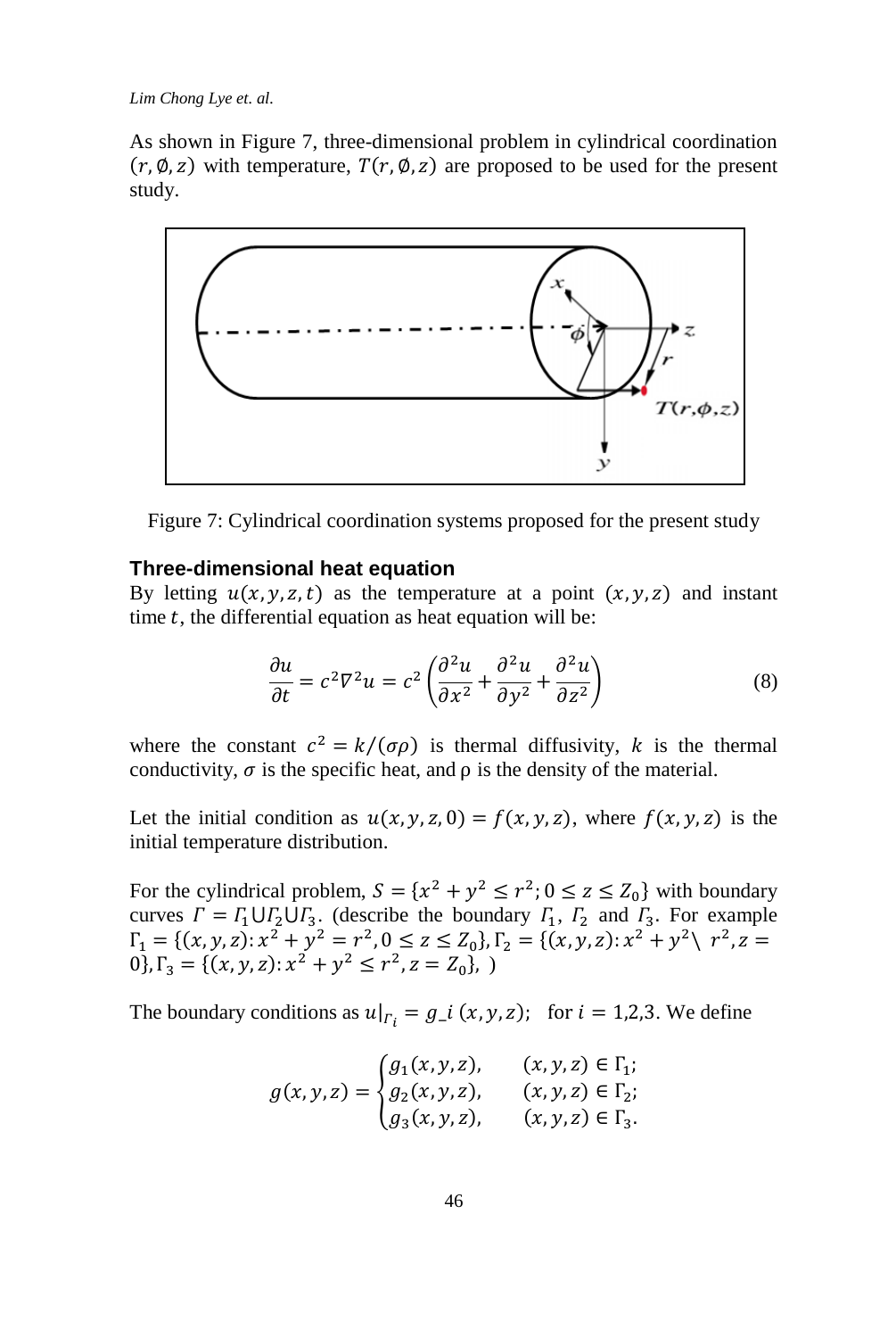This function is piecewise continuous function. Many engineering problems can be reduced to the heat equation with piecewise smooth function on the boundary. We can make the latter continuous by letting

$$
(g_1 - g_2)|_{\Gamma_1 \cap \Gamma_2} = 0, (g_1 - g_3)|_{\Gamma_1 \cap \Gamma_3} = 0, (g_2 - g_3)|_{\Gamma_2 \cap \Gamma_3} = 0.
$$

In this work, we present the separation method for the case of steady heat transfer processes.



Figure 8: Cylindrical problem

For the steady-state, the heat does not depend on the time changes:

$$
\frac{\partial u}{\partial t} = 0
$$

In the case of steady state, the boundary problem for the heat equation becomes:

$$
\frac{\partial^2 u}{\partial x^2} + \frac{\partial^2 u}{\partial y^2} + \frac{\partial^2 u}{\partial z^2} = 0, (x, y, z) \in S,
$$
\n(9)

$$
u(x, y, z)|_{\Gamma} = g(x, y, z).
$$
 (10)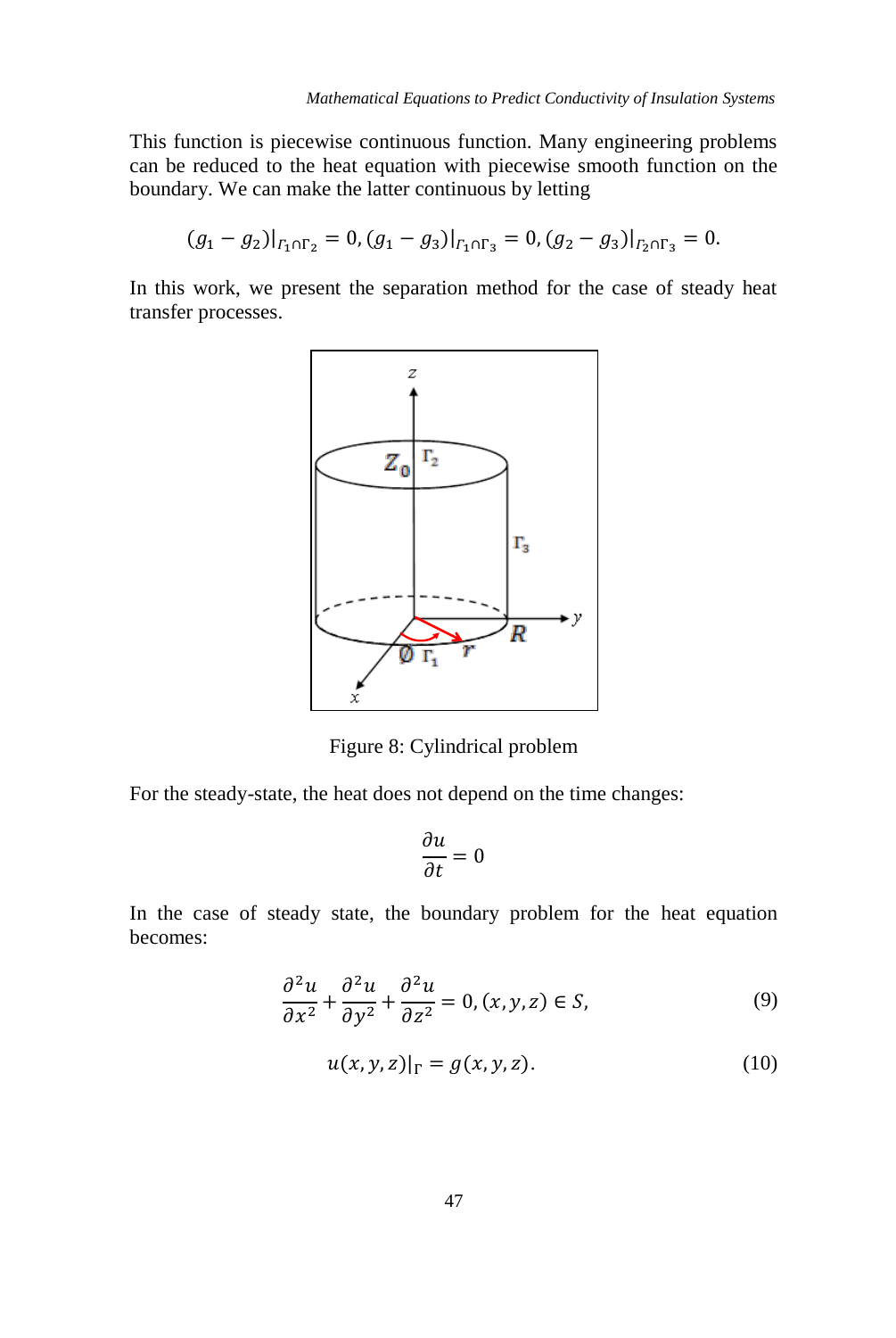Shifting to the cylindrical coordinates

$$
x = r \cos \emptyset,
$$
  
\n
$$
y = r \sin \emptyset,
$$
  
\n
$$
0 \le \emptyset \le 2\pi, 0 \le r \le R, 0 \le z \le Z_0,
$$
  
\n
$$
z = z
$$
\n(11)

We obtain the following forms for the boundary conditions:

$$
u(r, \emptyset, 0) = g_1(r, \emptyset) \qquad 0 \le r \le R, 0 \le \emptyset \le 2\pi
$$
  

$$
u(r, \emptyset, Z_0) = g_2(r, \emptyset) \qquad 0 \le r \le R, 0 \le \emptyset \le 2\pi
$$
  

$$
u(R, \emptyset, z) = g_3(\emptyset, z) \qquad 0 \le \emptyset \le 2\pi, 0 \le z \le Z_0
$$

The heat equation will have the following form:

$$
\frac{\partial^2 u}{\partial r^2} + \frac{1}{r} \frac{\partial u}{\partial r} + \frac{1}{r^2} \frac{\partial^2 u}{\partial \phi^2} + \frac{\partial^2 u}{\partial z^2} = 0.
$$
 (12)

To solve Equation (12), three-dimensional Laplace's equation, the separation-of-variables method is used. By assuming the solution to the Equation (12) as a product of functions of the independent variables( $r$ ,  $\varnothing$ ,  $z$ ):

$$
u = R\Phi Z \quad where \ R = R(r), \Phi = \Phi(\emptyset), and \ Z = Z(z) \tag{13}
$$

Substituting the product solution into the Equation (12), the derivatives are now total derivatives:

$$
\frac{d^2R}{dr^2}\Phi Z + \frac{1}{r}\frac{dR}{dr}\Phi Z + \frac{1}{r^2}R\frac{d^2\Phi}{d\phi^2}Z + R\Phi\frac{d^2Z}{dz^2} = 0
$$
\n(14)

Then divide Equation (14) by the product expression for the solution to obtain:

$$
\frac{1}{R}\frac{d^2R}{dr^2} + \frac{1}{r}\frac{1}{R}\frac{dR}{dr} + \frac{1}{r^2}\frac{1}{\phi}\frac{d^2\phi}{d\phi^2} + \frac{1}{Z}\frac{d^2Z}{dz^2} = 0
$$
\n(15)

The last term of Equation (15) is a function of z only, so it must be a constant. Let's set this constant equal to  $\lambda$ . Then an ordinary differential equation for  $Z$  is obtained as:

$$
\frac{d^2Z}{dz^2} - \lambda Z = 0\tag{16}
$$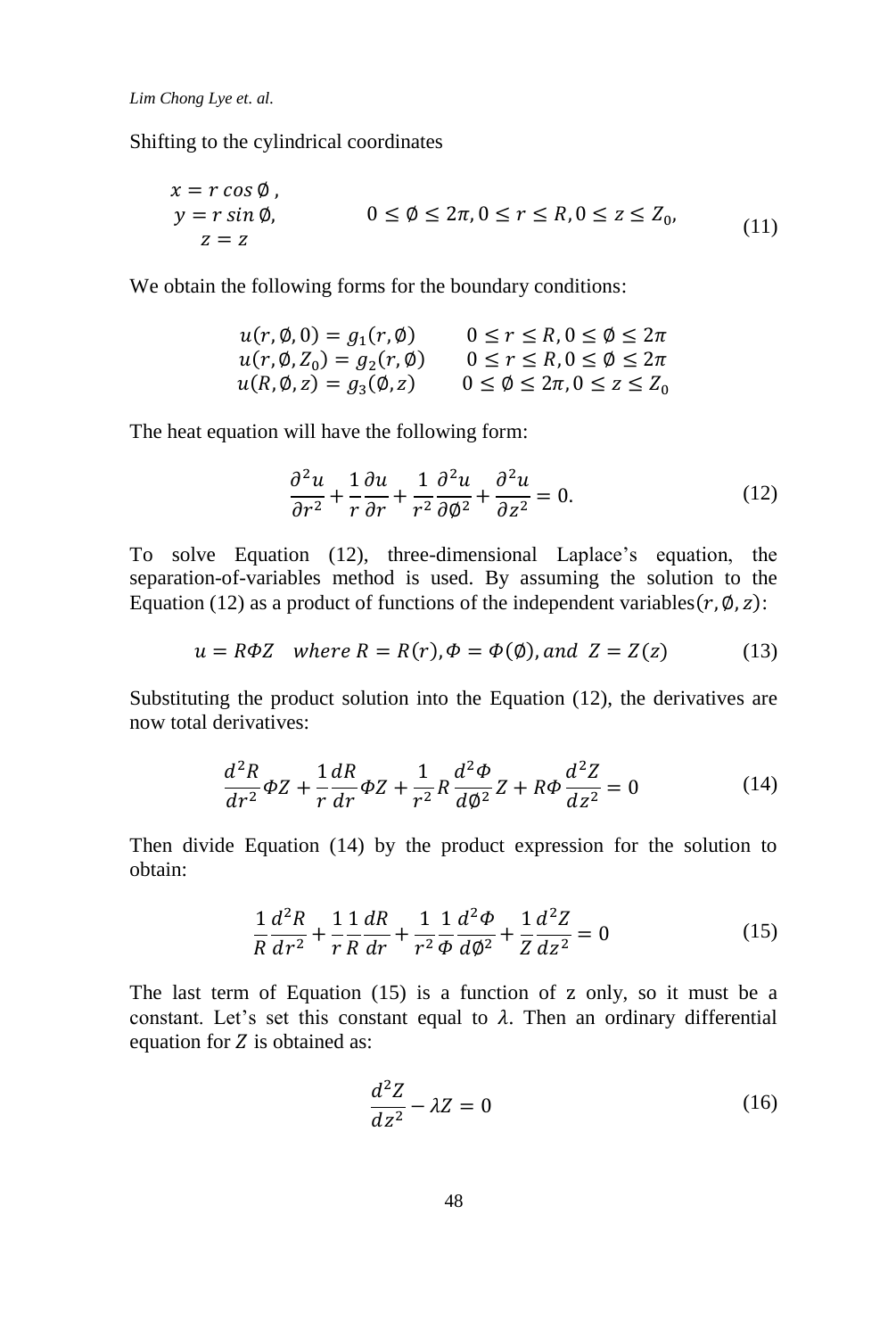Where  $\lambda$  is called separation constant.

With assumption: (if you take boundary function 0 then the solution is zero)

$$
u(r, \emptyset, 0) = g_1(r, \emptyset) = 0 \text{ and } u(r, \emptyset, Z_0) = g_2(r, \emptyset) = 0
$$
  
for  $0 \le r \le R, 0 \le \emptyset \le 2\pi$ 

At  $z=0$ 

$$
u(r, \emptyset, 0) = R(r) \cdot \Phi(\emptyset) \cdot Z(0) = 0
$$

Since  $R(r) \neq 0$  and  $\Phi(\emptyset) \neq 0$ , then  $Z(0) = 0$ 

At  $z = Z_0$ 

$$
u(r, \emptyset, Z_0) = R(r) \cdot \Phi(\emptyset) \cdot Z(Z_0) = 0
$$

Since  $R(r) \neq 0$  and  $\Phi(\emptyset) \neq 0$ , then  $Z(Z_0) = 0$ Solution to Differential Equation (16) is shown in Table 3.

$$
\frac{d^2Z}{dz^2} - \lambda Z = 0; Z(0) = 0, Z(Z_0) = 0
$$

| Case I: $\lambda > 0$                                  | Case II: $\lambda = 0$    | Case III: $\lambda$ < 0            |
|--------------------------------------------------------|---------------------------|------------------------------------|
| G.S:                                                   | Differential<br>The       | Let $\lambda = -\sigma^2$ ,<br>the |
| Z(z)                                                   | Equation<br>(16)          | Differential Equation              |
| $= Ae^{\sqrt{\lambda}z} + Be^{-\sqrt{\lambda}z}$       | becomes:                  | $(16)$ becomes:                    |
| When $Z(0) = 0$                                        | $d^2Z$                    | $d^2Z$                             |
| $A + B = 0$                                            | $\frac{1}{d z^2} = 0$     | $\frac{1}{dz^2} + \sigma^2 Z = 0$  |
| $\implies$ $A = -B$                                    | G.S: $Z(z) = az + b$      | G.S:                               |
| When $Z(Z_0) = 0$                                      | When $Z(0) = 0$           | Z(z)                               |
| $Ae^{\sqrt{\lambda}Z_0} + Be^{-\sqrt{\lambda}Z_0} = 0$ | $a(0) + b = 0 \implies b$ | $= A \cos(\sigma z)$               |
| $Ae^{\sqrt{\lambda}Z_0} - Ae^{-\sqrt{\lambda}Z_0} = 0$ | $= 0$                     | $+ B sin(\sigma z)$                |
| Multiply the equation                                  | When $Z(Z_0) = 0$         | When $Z(0) = 0$                    |
| by $e^{\sqrt{\lambda}Z_0}$                             | $aZ_0=0$                  | $A\cos(0) + B\sin(0)$              |
|                                                        | Since                     | $= 0$                              |
| $Ae^{2\sqrt{\lambda}Z_0}-A=0$                          | $Z_0 > 0 \implies a = 0$  | $A + 0 = 0 \implies A = 0$         |
| $A(e^{2\sqrt{\lambda}Z_0}-1)=0$                        |                           | When $Z(Z_0) = 0$                  |
| Since                                                  | Hence, no solution for    | B $sin(\sigma Z_0) = 0$            |
| $\left(e^{2\sqrt{\lambda}Z_0}-1\right)\neq 0$          | case II.                  | Taking $B = 1$                     |
| $\implies A = 0$                                       |                           | $sin(\sigma Z_0) = 0$              |
|                                                        |                           | $\Rightarrow \sigma Z_0 = n\pi$    |
|                                                        |                           |                                    |

| Table 3: Solution to Differential Equation (16) |  |  |  |
|-------------------------------------------------|--|--|--|
|-------------------------------------------------|--|--|--|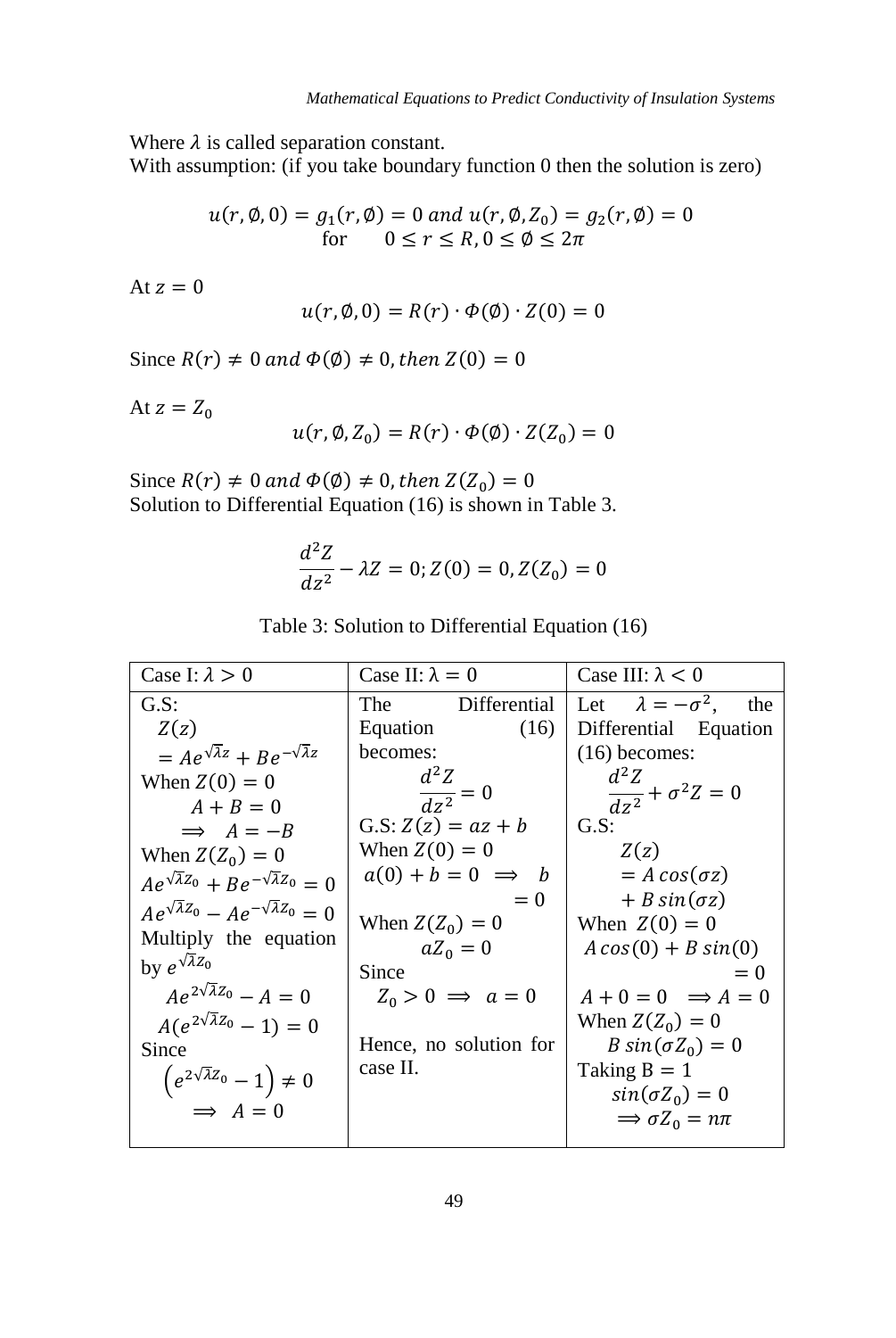| Hence, no solution for<br>case I. | $\sigma = \frac{n\pi}{Z_0}, n = 1, 2, $                                                                        |
|-----------------------------------|----------------------------------------------------------------------------------------------------------------|
|                                   | Hence, solution for<br>case III:<br>$Z_n(z)$<br>$=\sin\left(\frac{n\pi}{Z_0}z\right)$ (17)<br>For $n = 1, 2, $ |

Equation (15) becomes:

$$
\frac{1}{R}\frac{d^2R}{dr^2} + \frac{1}{r}\frac{1}{R}\frac{dR}{dr} + \frac{1}{r^2}\frac{1}{\phi}\frac{d^2\phi}{d\phi^2} - \sigma^2 = 0
$$
\n(18)

Multiply the Equation (18) with  $r^2$ , giving:

$$
r^{2} \frac{1}{R} \frac{d^{2}R}{dr^{2}} + r \frac{1}{R} \frac{dR}{dr} - \sigma^{2}r^{2} + \frac{1}{\Phi} \frac{d^{2}\Phi}{d\phi^{2}} = 0
$$
 (19)

Separate the last term of Equation (19) by taking the separation constant as  $-m^2$ . Then an ordinary differential equation for  $\Phi$  is obtained as:

$$
\frac{d^2\Phi}{d\phi^2} + m^2\Phi = 0\tag{20}
$$

Solution to Differential Equation (20) is

$$
\Phi(\emptyset) = c_m \cos(m\emptyset) + d_m \sin(m\emptyset) \text{ for } m = 0, 1, 2, \dots \tag{21}
$$

Then the ODE for the radial function is obtained which is written in standard form as:

$$
\frac{d^2R}{dr^2} + \frac{1}{r}\frac{dR}{dr} + \left(-\sigma^2 - \frac{m^2}{r^2}\right)R = 0
$$
  

$$
\frac{d^2R}{dr^2} + \frac{1}{r}\frac{dR}{dr} + \left[-\left(\frac{n\pi}{Z_0}\right)^2 - \frac{m^2}{r^2}\right]R = 0
$$
  
for  $n = 1, 2, ...$  and  $m = 0, 1, 2, ...$  (22)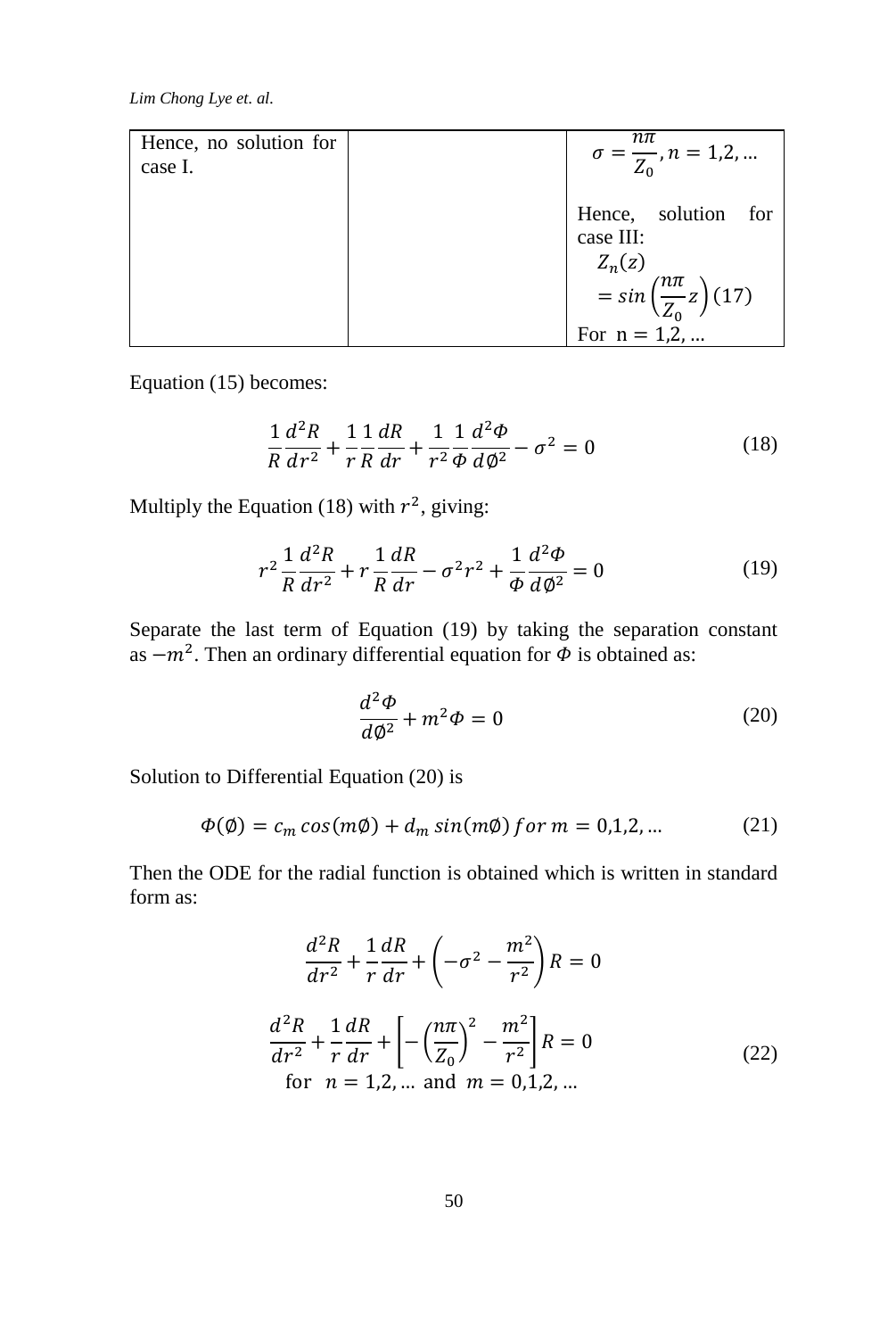Equation (22) is Bessel's equation of order  $n$  and its solutions are called as Bessel functions. It is known that one of the useful general forms for Bessel's equation is

$$
\frac{d^2y}{dx^2} + \frac{(1-2a)}{x}\frac{dy}{dx} + \left[b^2c^2x^{2(c-1)} + \frac{(a^2 - n^2c^2)}{x^2}\right]y = 0
$$
 (23)

The quantities  $a, b, c$ , and  $n$  are constants. The general solution of Equation (23) is

$$
y(x) = x^{a} \{c_{1}J_{n}(bx^{c}) + c_{1}Y_{n}(bx^{c})\}
$$
 (24)

By comparing Equation (22) to Equation (23) and taking  $y = R$ ,  $x = r$ . The numerical coefficient multiplying the first derivative is 1:

$$
(1-2a) = 1 \quad \Rightarrow a = 0
$$

The exponent on the term multiplying y and containing powers other than  $r^{-2}$  is zero:

$$
2(c-1) = 0 \implies c = 1
$$

The numerical coefficient of the term multiplying y and the term  $r^{-2}$  is  $-m^2$ :

$$
(a^2 - n^2c^2) = -m^2 \implies n = m
$$

where  $m = 0.1, 2, ...$ 

The numerical coefficient of the term containing  $r^{2(c-1)}$  is  $-\sigma^2$ 

$$
b^2c^2 = -\sigma^2 = -\left(\frac{n\pi}{Z_0}\right)^2 \implies b = i\frac{n\pi}{Z_0}
$$

Therefore, the general solution of Equation (22) is

$$
R(r) = c_1 J_m \left( i \frac{n \pi}{Z_0} r \right) + c_2 Y_m \left( i \frac{n \pi}{Z_0} r \right) \tag{25}
$$

where  $m = 0, 1, 2, ...$ 

Since 
$$
r \to 0
$$
,  $Y_m(r) \to +\infty$ , therefore  $c_2 = 0$   

$$
R(r) = c_1 J_m \left( i \frac{n\pi}{Z_0} r \right)
$$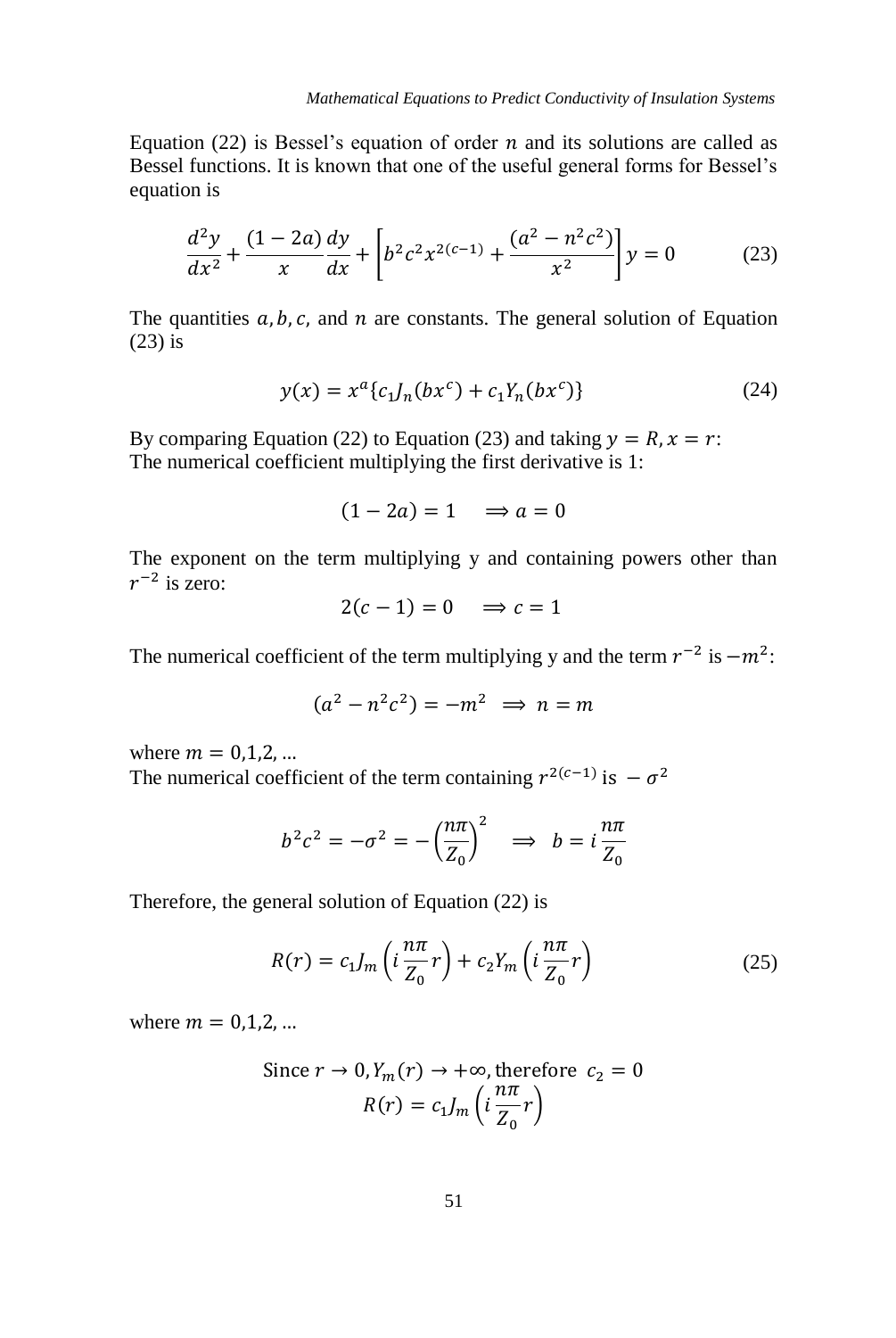The general solution to the Heat Equation (12) will become:

$$
u(r, \emptyset, z)
$$
  
= 
$$
\sum_{n=1}^{\infty} \sum_{m=0}^{\infty} c_1 J_m \left( i \frac{n\pi}{Z_0} r \right) \cdot \left[ c_m \cos(m\emptyset) + d_m \sin(m\emptyset) \right] \cdot \sin\left(\frac{n\pi}{Z_0} z\right)
$$
 (26)  
At  $r = R$ ,

$$
u(R, \emptyset, z) = g_3(\emptyset, z) \qquad 0 \le \emptyset \le 2\pi, 0 \le z \le Z_0
$$

$$
g_3(\emptyset, z) = \sum_{n=1}^{\infty} \sum_{m=0}^{\infty} c_1 J_m \left( i \frac{n\pi}{Z_0} R \right) \cdot \left[ c_m \cos(m\emptyset) + d_m \sin(m\emptyset) \right] \cdot \sin\left(\frac{n\pi}{Z_0} z\right) \tag{27}
$$

By taking  $c_1 = 1$  and letting

$$
C_m(n) = J_m\left(i\frac{n\pi}{Z_0}r\right) \cdot c_m \text{ and } D_m(n) = J_m\left(i\frac{n\pi}{Z_0}r\right) \cdot d_m
$$

Equation (27) becomes

$$
g_3(\emptyset, z) = \sum_{n=1}^{\infty} \left( \sum_{m=0}^{\infty} \left[ C_m \cos(m\emptyset) + D_m \sin(m\emptyset) \right] \right) \cdot \sin\left(\frac{n\pi}{Z_0} z\right) \tag{28}
$$

Let 
$$
\alpha_n(\emptyset) = \sum_{m=0}^{\infty} [C_m \cos(m\emptyset) + D_m \sin(m\emptyset)] \qquad (29)
$$

Equation (28) becomes

$$
g_3(\emptyset, z) = \sum_{n=1}^{\infty} \alpha_n \cdot \sin\left(\frac{n\pi}{Z_0}z\right)
$$

By solving

$$
\alpha_n(\emptyset) = \frac{z}{Z_0} \int_0^{Z_0} g_3(\emptyset, z) \cdot \sin\left(\frac{n\pi}{Z_0} z\right) dz \tag{30}
$$

Taking example of

$$
g_3(\emptyset, z) = z^3 \cdot \cos\left(\frac{\emptyset}{4}\right)
$$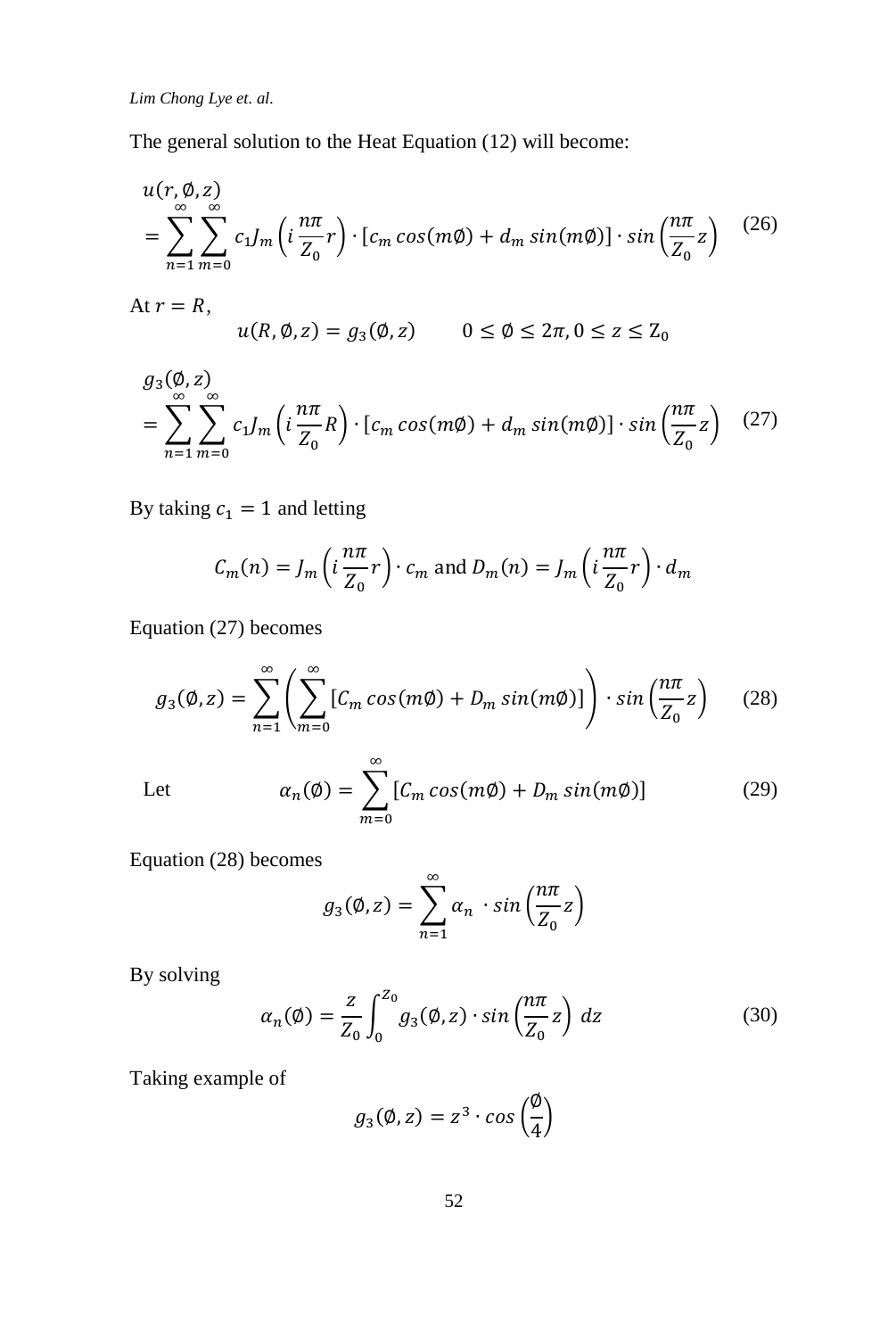Equation (30) becomes

$$
\alpha_n(\emptyset) = \frac{z}{Z_0} \int_0^{Z_0} z^3 \cdot \cos\left(\frac{\emptyset}{4}\right) \cdot \sin\left(\frac{n\pi}{Z_0}z\right) dz
$$

$$
\alpha_n(\emptyset) = \frac{z}{Z_0} \cos\left(\frac{\emptyset}{4}\right) \int_0^{Z_0} z^3 \cdot \sin\left(\frac{n\pi}{Z_0}z\right) dz
$$
(31)

Integration by part for Equation (31) yields

 $\alpha_n(\emptyset)$  $=\frac{z}{7}$  $\frac{z}{Z_0}$ cos  $\left(\frac{\emptyset}{4}\right)$  $\frac{1}{4}$ |  $3\left[\left(\frac{n\pi}{7}\right)\right]$  $\left(\frac{n\pi}{Z_0}\right)^2 z^2 - 2\right] \sin\left(\frac{n\pi}{Z_0}\right)$  $\left(\frac{n\pi}{Z_0}z\right) - \left(\frac{n\pi}{Z_0}\right)$  $\frac{n\pi}{Z_0}\Big)$  z  $\left[\left(\frac{n\pi}{Z_0}\right)$  $\left(\frac{n\pi}{Z_0}\right)^2 z^2 - 6\left[\cos\left(\frac{n\pi}{Z_0}\right)\right]$  $\frac{2}{Z_0}$ z)  $\left(\frac{n\pi}{7}\right)$  $\left[ \frac{n\pi}{Z_0} \right]^4$ 0  $z_{0}$ 

When 
$$
z = 0
$$
  
\n
$$
\frac{3[-2] \sin(0) - \left(\frac{n\pi}{Z_0}\right)(0) \left[\left(\frac{n\pi}{Z_0}\right)^2 z^2 - 6\right] \cos(0)}{\left(\frac{n\pi}{Z_0}\right)^4} = 0
$$

When  $z = Z_0$ 

$$
\frac{3\left[\left(\frac{n\pi}{Z_0}\right)^2 Z_0{}^2 - 2\right] \sin\left(\frac{n\pi}{Z_0} Z_0\right) - \left(\frac{n\pi}{Z_0}\right) Z_0 \left[\left(\frac{n\pi}{Z_0}\right)^2 Z_0{}^2 - 6\right] \cos\left(\frac{n\pi}{Z_0} Z_0\right)}{\left(\frac{n\pi}{Z_0}\right)^4}
$$
\n
$$
= \frac{3[(n\pi)^2 - 2] \sin(n\pi) - (n\pi)[(n\pi)^2 - 6] \cos(n\pi)}{\left(\frac{n\pi}{Z_0}\right)^4}
$$
\n
$$
= \frac{-(n\pi)[(n\pi)^2 - 6] \cos(n\pi)}{\left(\frac{n\pi}{Z_0}\right)^4}
$$

Then Equation (31) becomes

$$
\alpha_n(\emptyset) = \frac{z Z_0^3}{n^3 \pi^3} \cos\left(\frac{\emptyset}{4}\right) \left[ (n^2 \pi^2 - 6) \cos(n\pi) \right] \tag{32}
$$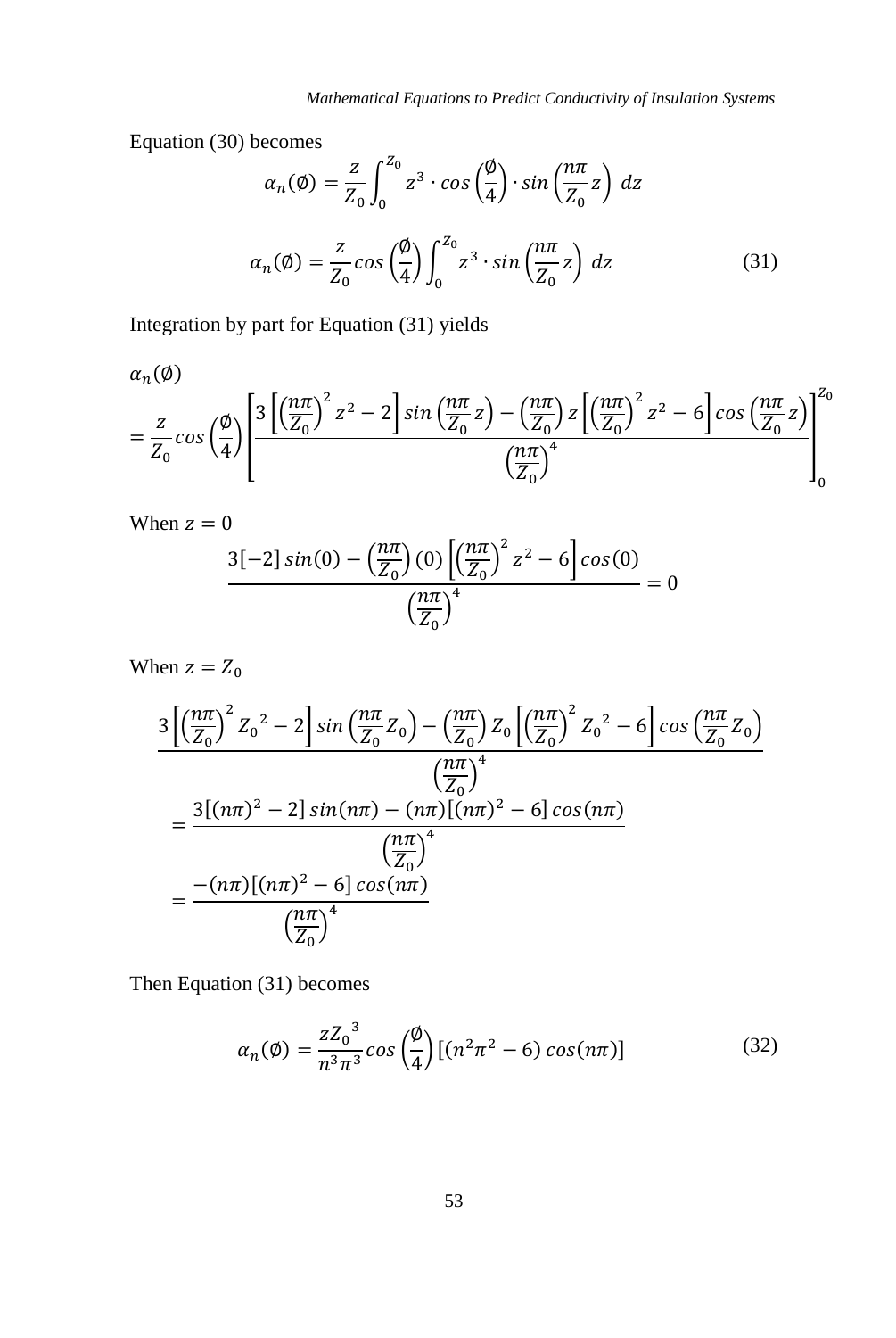$$
\alpha_n(\emptyset) = \begin{cases} \frac{zZ_0^3}{n^3\pi^3} \cos\left(\frac{\emptyset}{4}\right) (n^2\pi^2 - 6) & \text{for even integer } n\\ \frac{zZ_0^3}{n^3\pi^3} \cos\left(\frac{\emptyset}{4}\right) (6 - n^2\pi^2) & \text{for odd integer } n \end{cases}
$$
(33)

By substituting Equation (33) into Equation (29)

$$
\sum_{m=0}^{\infty} [C_m \cos(m\emptyset) + D_m \sin(m\emptyset)]
$$
  
= 
$$
\begin{cases} \frac{zZ_0^3}{n^3\pi^3} \cos\left(\frac{\emptyset}{4}\right) (n^2\pi^2 - 6) & \text{for even integer } n \\ \frac{zZ_0^3}{n^3\pi^3} \cos\left(\frac{\emptyset}{4}\right) (6 - n^2\pi^2) & \text{for odd integer } n \end{cases}
$$

By comparing the coefficient of *sin* term,

$$
D_m = 0
$$
\n
$$
(34)
$$
\n
$$
D_m(n) = J_m \left( i \frac{n\pi}{Z_0} r \right) \cdot d_m = 0 \Rightarrow d_m = 0
$$

When  $\varnothing = 0$ 

$$
\sum_{m=0}^{\infty} [C_m] = \begin{cases} \frac{z Z_0^3}{n^3 \pi^3} (n^2 \pi^2 - 6) & \text{for even integer } n\\ \frac{z Z_0^3}{n^3 \pi^3} (6 - n^2 \pi^2) & \text{for odd integer } n \end{cases}
$$
(35)

When  $\phi = 2\pi$ 

$$
\sum_{m=0}^{\infty} [C_m] = 0 \tag{36}
$$

$$
C_m(n) = J_m\left(i\frac{n\pi}{Z_0}r\right) \cdot c_m = 0 \Rightarrow c_m = 0
$$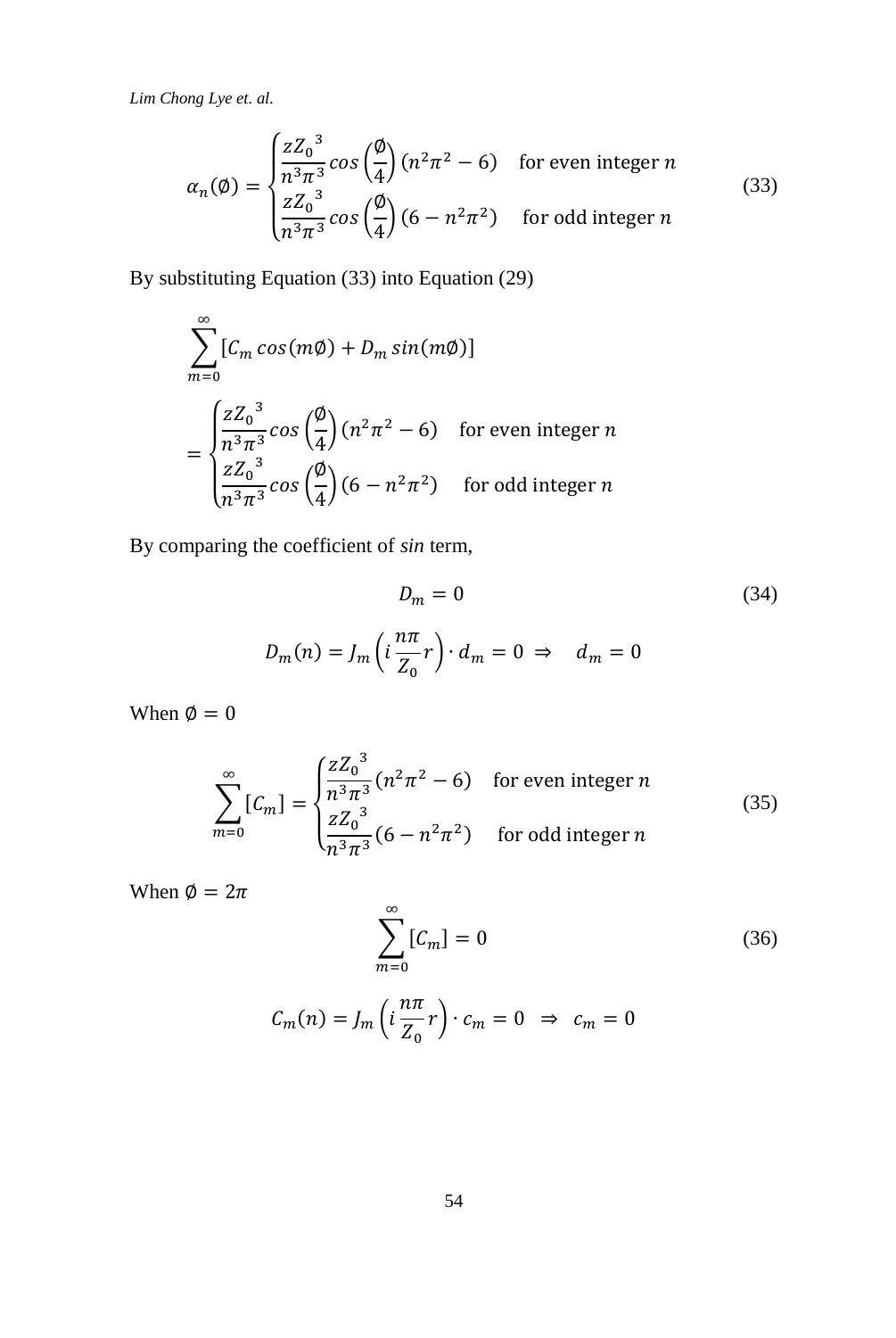# **Conclusion**

The mathematical equation of the 3-dimensional heat conduction equations for a cylindrical problem was successfully derived with 3 cases of differential solutions for the separation constant,  $\lambda > 0$ ,  $\lambda = 0$ , and  $\lambda < 0$ . The initial condition is taken as  $u(x, y, z, 0) = f(x, y, z)$ , where  $f(x, y, z)$  is the initial temperature distribution and  $S = \{x^2 + y^2 \le r^2; 0 \le z \le Z_0\}$  with boundary curves  $\Gamma = \Gamma_1 \cup \Gamma_2 \cup \Gamma_3$ , where the boundary conditions are taken as  $u|_{\Gamma_i} =$  $g(x, y, z)$ ; for  $i = 1,2,3$ . The derived equation provides a mathematical solution to determine the heat transfer rate for a system with cryogenic pipe insulated with multiple layers.

# **Acknowledgement**

I am grateful to the industry partner Cryogas Tech, which has been helpful and generous with their knowledge on cryogenics.

## **References**

- [1] Oxford Dictionaries Online on http://oxforddictionaries.com
- [2] Radebaugh, R, Historical summary of cryogenic activity prior to 1950. In Cryogenic Engineering: Fifty Years of Progress, ed. Timmerhaus, K.D. and Reed, R.P.,. New York: Springer. 2007, pp. 3-27.
- [3] Jha, A.R, Cryogenic Technology and Application. Elsevier, Burlington. (2006).
- [4] Timmerhaus, K.D. and Reed, R.P, Cryogenic Engineering: Fifty Years of Progress. New York: Springer. (2007).
- [5] Chorowski, M. and Polinski, J, Modeling of multilayer vacuum insulation - complexity versus accuracy. In Proceedings of the Twentieth International Cryogenic Engineering Conference (ICEC20), ed. Zhang, L., Lin, L.Z. and Chen, G.B. Beijing: Elsevier, 2005 pp. 793-796.
- [6] Krishnamurthy, M.V., Chandra, R., Jacob, S., Kasthurirengan, S. and Karunanithi, R, Experimental studies on cool-down and mass flow characteristics of a demountable liquid nitrogen transfer line from Cryogenics 36: (1996) 435-441.
- [7] Chandra, R., Krishnamurthy, M.V., Jacob, S., Kasthurirengan, S. and Karunanithi, R, Effect of vacuum on the mass flow characteristics of a horizontal liquid nitrogen transfer line from Vacuum 47: (1996) 1379- 1384.
- [8] Ventura, G. and Risegari, L, The Art of Cryogenics: Low-Temperature Experimental Techniques, Elsevier, Burlington. (2008).